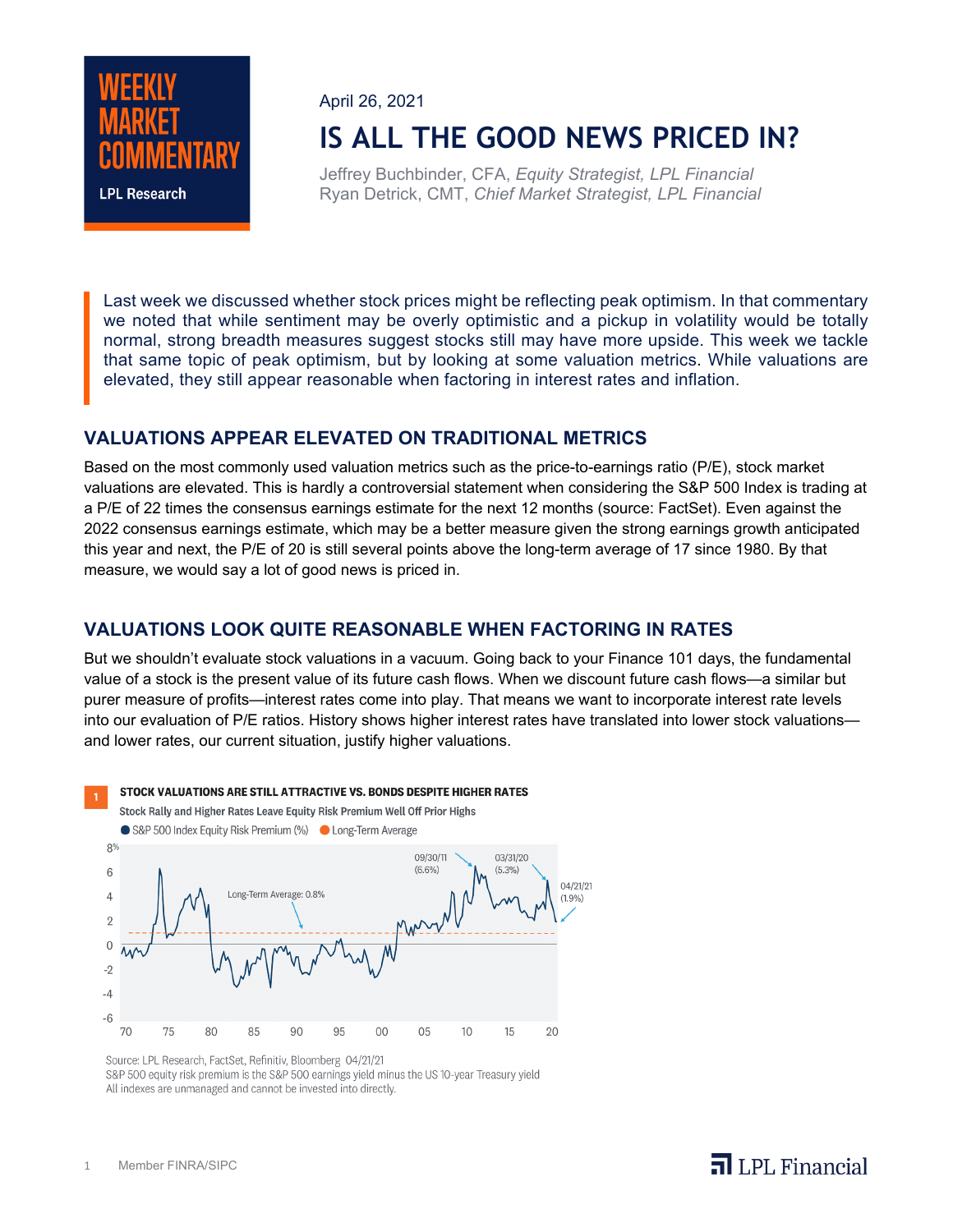## **WEEKLY MARKET COMMENTARY**

To get this fuller picture, we calculate what's called an equity risk premium, or ERP. This statistic compares the earnings yield on the S&P 500 (the inverse of the P/E) to the 10-year US Treasury yield. Essentially, an ERP compares the earnings generated by stocks to the income generated by bonds (in this case, the yield on the 10 year Treasury). By putting stocks and bonds in the same terms, they can be compared on an apples-to-apples basis.

As of April 21, 2021, the ERP for the S&P 500 Index was 1.9%, which is above the long-term average of 0.8% but well below the post-pandemic peak of 5.3% on March 31, 2020 [Figure 1]. (Higher values mean stocks are less expensive relative to bonds, and vice versa.) Using the earnings estimate for the next 12 months rather than the last 12 months pushes the ERP up to an even more compelling 3%. So, while we acknowledge stock valuations are elevated, compared to still-low interest rates they are quite reasonable.

#### **INFLATION IS ALSO A FACTOR**

Stock valuations have also been impacted by inflation levels historically. This makes sense because higher inflation tends to bring higher interest rates along with it. In essence, higher inflation reduces the value of future profits and cash flows, and therefore leads to investors paying less for those profits and cash flows in the form of lower valuations. This relationship is shown in [Figure 2], where you can see that low inflation (2% or less, based on the consumer price index, or CPI) has historically coincided with the highest P/Es.



HIGHER LEVELS OF INFLATION HAVE BEEN ASSOCIATED WITH LOWER STOCK VALUATIONS

Source: LPL Research, Strategas Research Partners 04/20/21

While we expect inflation to move above 2% due to stronger economic growth, tightening labor markets, and the base effects associated with depressed price readings early in the pandemic, valuations have historically been above average in the 2% to 4% inflation tranche, which eases our concern. In addition, we would expect higher inflation to be temporary. So, after the pandemic is further in the rear view mirror and the readings normalize, valuations may garner some support. We discussed why higher inflation may be transitory [here.](https://www.lpl.com/news-media/research-insights/weekly-market-commentary/is-there-an-inflation-crisis.html)

### **OTHER VALUATION CONSIDERATIONS**

We believe the aforementioned valuation metrics paint a relatively full picture, but there are several other considerations.

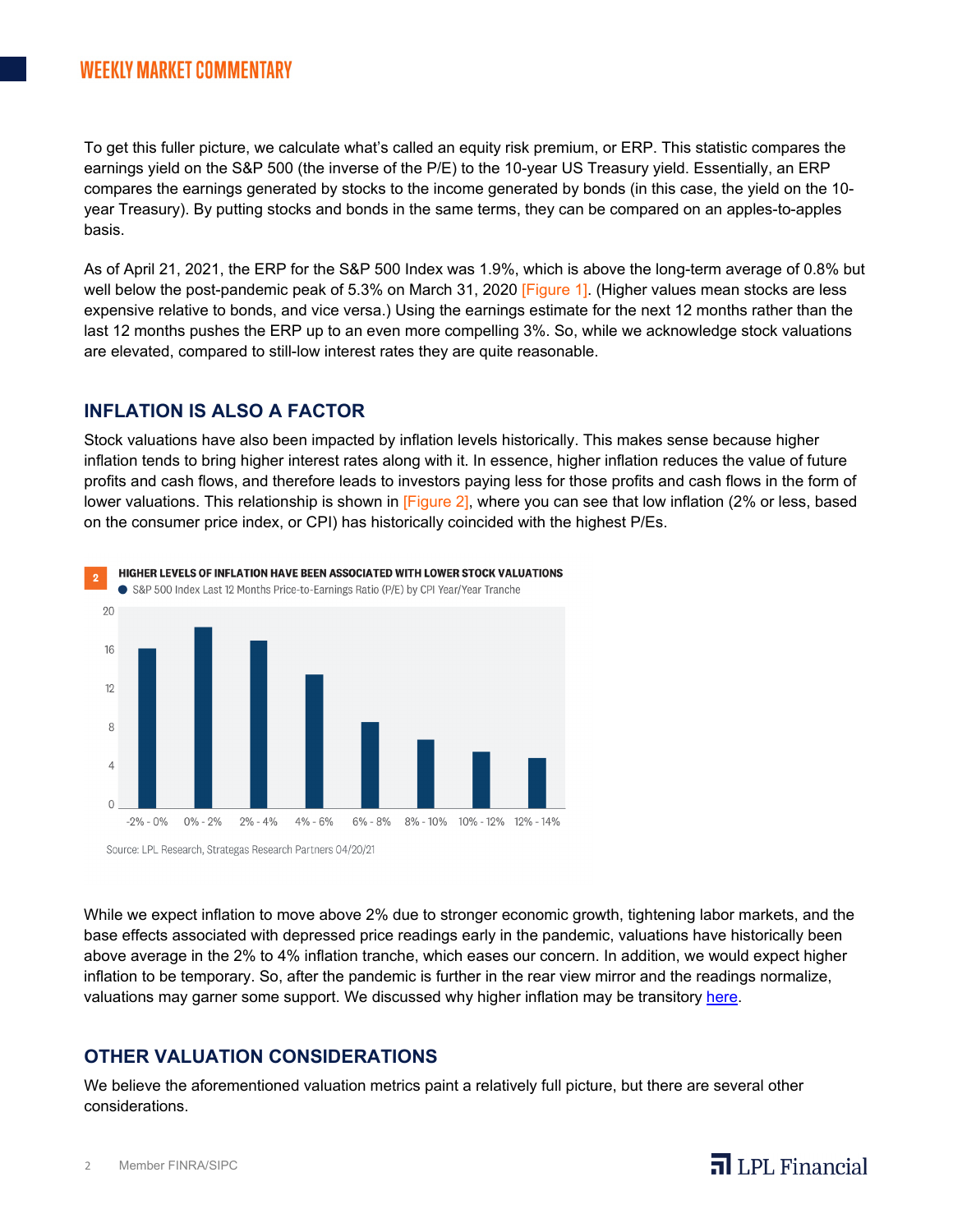- **Watch cash flows**. Getting a bit technical, cash flows matter more than earnings, which are an accounting measure that can be distorted. Free cash flow yield (cash flow left after capital investment versus price) is about 4.1% for the S&P 500 right now. That reading is higher, i.e., cheaper, than the average in the 1990s and not too much pricier than the 30-year average of 4.9%. But again, rates were higher during most of that 30-year period, which we believe supports lower free cash flow yields we are seeing in the current lower-rate environment. And cash flows remain depressed by the economic cycle, which inflates current valuations. We expect cash flow growth over the next 12 months will make stocks look even more attractive on this valuation metric.
- **Efficiency boom.** The tech boom in recent decades has enabled companies to do more with less. Fewer employees and less capital equipment are needed to run many businesses today—particularly technology and internet businesses. That enhances return potential for tech-savvy operators, which shows up in higher returns on assets and higher returns on invested capital. For example, Amazon's return on assets in 2020 was 7.8%, compared with 5.5% for Walmart. And Amazon's return on invested capital last year was 14.1%, compared with Walmart's 9.7%.
- **Tax rates matter.** Dividend and capital gains tax rates combined averaged 42% during the 2010s, compared to 106% in the 1970s, 70% in the 1980s, and 63% in the 1990s. Higher tax rates impact investors' expectations for after-tax returns, which we believe helps justify above-average stock valuations over the past two decades and currently. At the same time, the possibility that these tax rates increase next year, as President Biden has proposed, could cause valuations to narrow.
- **Valuations are not good short-term timing tools.** Remember that in the short term, valuations are not good timing tools. Historically, there has been little relationship between price-to-earnings ratios and subsequent one-year returns. So, while we want to be mindful of valuations, they are only part of the picture. They have historically begun to become useful as timing tools when time horizons are extended to at least three years.

## **CONCLUSION**

Stock valuations are elevated right now, and a lot of good news is priced in. However, we believe valuations are quite reasonable when considering interest rates are low and we expect inflation to remain largely contained. Investors are appropriately optimistic in our view, given the backdrop of a dramatically improving economy, the rapid pace of vaccinations in the U.S. that is facilitating the reopening, massive levels of fiscal and monetary stimulus, and surging earnings.

We see further upside potential for stocks between now and the end of the year—although the pace of gains is likely to moderate relative to the 11% year-to-date advance for the S&P 500. We acknowledge our year-end fair value target range for the S&P 500 of 4,050–4,100 may prove to be conservative and are considering higher targets. We continue to recommend investors overweight equities and underweight fixed income relative to their targets, as appropriate.

## $\overline{\mathbf{a}}$  LPL Financial